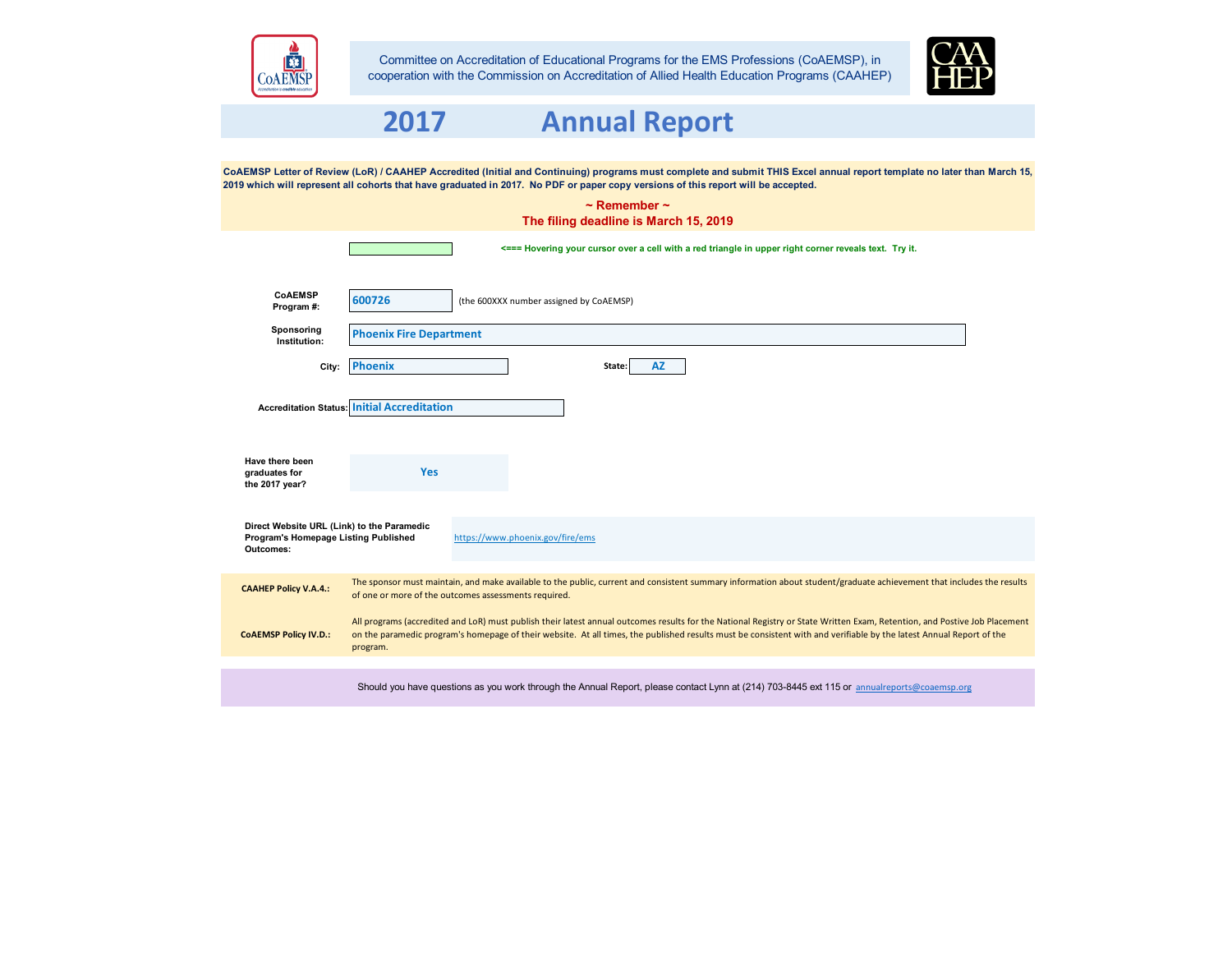# **Outcomes Summary**

*600726 Phoenix Fire Department*

**Number of cohorts that graduated in 2017: 2**

## **RETENTION / ATTRITION**

The Retention threshold set by the CoAEMSP is 70% and based on the percentage of students who started on the enrollment date (who began Paramedic coursework) who are enrolled and graduated. The success of Retention will be computed using the total number of students that completed in the most recent reporting year (2017) and is calculated by determining Attrition (the number of students **who dropped out divided by the total number of students enrolled). Once the Attrition percentage has been determined, then the Retention percentage is 100% minus the Attrition percentage.**

| <b>Retention Threshold 70%</b>                                                                                         | <b>Cohort</b><br>#1: | <b>Cohort</b><br>#2: |                                            |  |  |  | <b>Current Year</b><br><b>Totals</b> |
|------------------------------------------------------------------------------------------------------------------------|----------------------|----------------------|--------------------------------------------|--|--|--|--------------------------------------|
| <b>Enrollment Date</b><br>$mm/dd/yyyy =$                                                                               | 7/18/2016            | 10/24/2016           |                                            |  |  |  |                                      |
| <b>On-time Graduation Date</b><br>$mm/dd/yyyy$ =>                                                                      | 1/2/2017             | 6/2/2017             |                                            |  |  |  |                                      |
| Total # of Students enrolled in this cohort                                                                            | 28                   | 30                   |                                            |  |  |  | 58                                   |
| Academic Reasons for Attrition:                                                                                        |                      |                      |                                            |  |  |  |                                      |
| *(answer required for each academic category or results will not calculate.)                                           |                      |                      |                                            |  |  |  |                                      |
| *Number dismissed due to grades                                                                                        | $\overline{0}$       | $\mathbf{0}$         |                                            |  |  |  | $\Omega$                             |
| *Number withdrew due to grades                                                                                         | $\Omega$             | $\Omega$             |                                            |  |  |  |                                      |
| *Number due to other academic                                                                                          | $\mathbf{0}$         | $\mathbf{0}$         |                                            |  |  |  |                                      |
| <b>Subtotal # Academic Attrition Reasons</b>                                                                           | 0                    | $\mathbf 0$          |                                            |  |  |  | $\mathbf{0}$                         |
| Non-academic Reasons for Attrition:<br>*(answer required for each non-academic category or results will not calculate) |                      |                      |                                            |  |  |  |                                      |
| *Number due to financial                                                                                               | $\overline{0}$       | $\mathbf{0}$         |                                            |  |  |  | $\Omega$                             |
| *Number due to medical/personal                                                                                        |                      | $\Omega$             |                                            |  |  |  |                                      |
| *Number due to other/unknown                                                                                           | $\overline{0}$       | $\mathbf{0}$         |                                            |  |  |  | n                                    |
| <b>Subtotal # Non-academic Attrition Reasons</b>                                                                       | 1                    | $\mathbf{0}$         |                                            |  |  |  | -1                                   |
| <b>Total Attrition</b>                                                                                                 | $\mathbf{1}$         | $\mathbf{0}$         |                                            |  |  |  | $\mathbf{1}$                         |
| <b>Total Graduates</b>                                                                                                 | 27                   | 30                   |                                            |  |  |  | 57                                   |
| <b>Attrition %</b>                                                                                                     | 3.6%                 | 0.0%                 |                                            |  |  |  | 3.6%                                 |
| <b>Retention %</b>                                                                                                     | 96.4%                | 100.0%               |                                            |  |  |  | 98.2%                                |
|                                                                                                                        |                      |                      | The outcome threshold of 70% has been met. |  |  |  |                                      |
|                                                                                                                        |                      |                      | Please complete the next table below.      |  |  |  |                                      |

(For informational purposes only to check for accuracy) Manually Calculate Attrition/Retention Results:

> **Attrition =** Total # of Academic Reasons + Non-academic Reasons + Other/Unkown Reasons Total # of Students enrolled

**Retention =** 100% - Attrition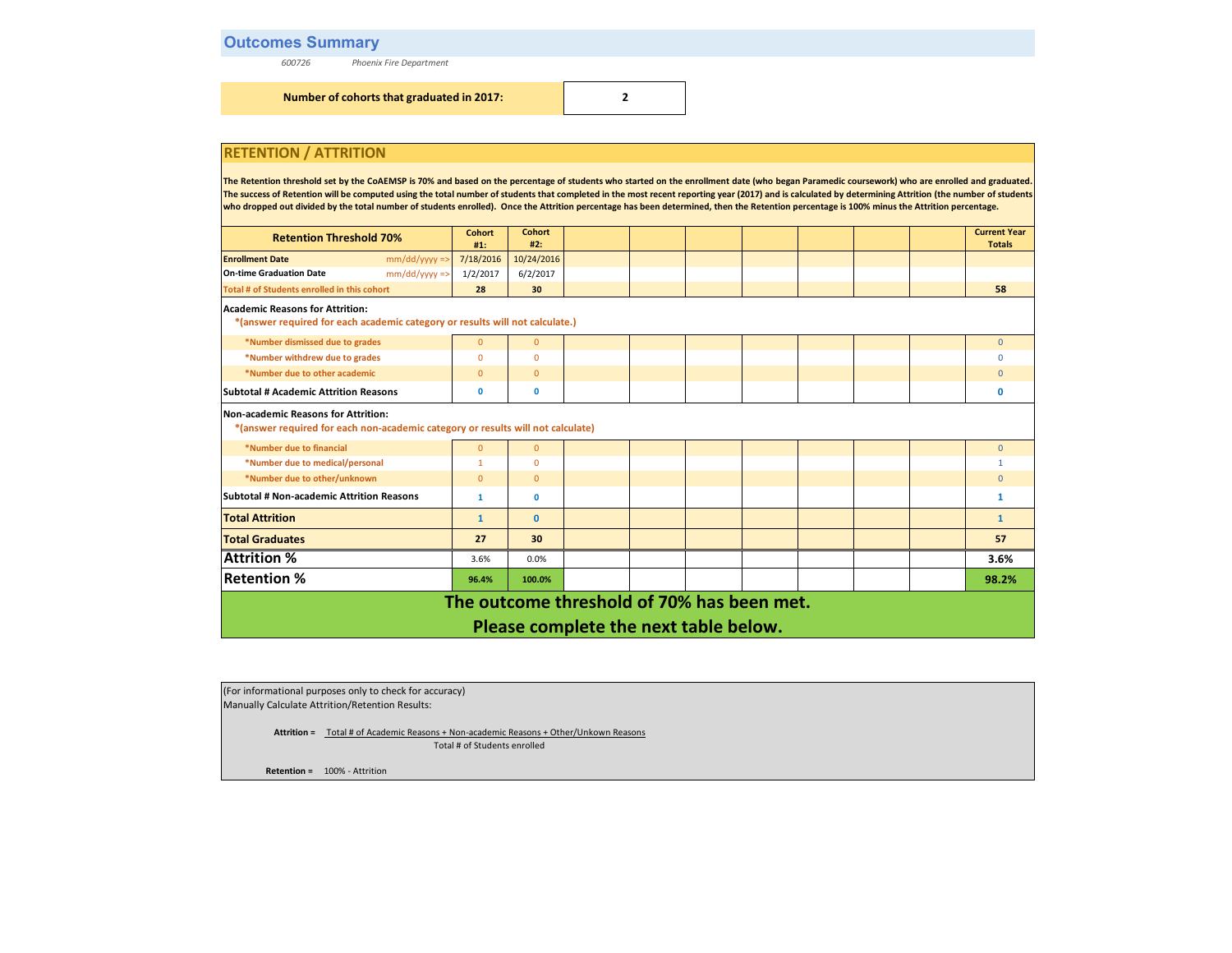|  | 600726 Phoenix Fire Department |  |
|--|--------------------------------|--|
|--|--------------------------------|--|

|  |  |  |  |  |  |  |  | The following results are for which written exam? |  |  |
|--|--|--|--|--|--|--|--|---------------------------------------------------|--|--|
|--|--|--|--|--|--|--|--|---------------------------------------------------|--|--|

**National Registry No**

*Only one (1) exam outcome results can be reported. Do not combine Registry and State numbers if students are allowed to take both.*

**Are students allowed to take both State & Registry?** 

| <b>National Registry Written Examination</b> |
|----------------------------------------------|
|----------------------------------------------|

The National Registry (written and/or practical) threshold set by the National Registry or State Exam (written and/or practical) threshold set by the State is 70%. The success of any exam results will be **computed over the most recent reporting year (2017) based on the total number of graduates attempting the exam(s) pass (i.e., unduplicated head count of attempters who pass).**

| <b>National Registry Written Threshold 70%</b>                                                                                                                   | <b>Cohort</b><br>#1: | <b>Cohort</b><br>#2: |                                       |  |  |  |  |  | <b>Reporting Year</b><br><b>Totals</b> |
|------------------------------------------------------------------------------------------------------------------------------------------------------------------|----------------------|----------------------|---------------------------------------|--|--|--|--|--|----------------------------------------|
| <b>Enrollment Date</b>                                                                                                                                           | 7/18/2016            | 10/24/2016           |                                       |  |  |  |  |  |                                        |
| <b>On-time Graduation Date</b>                                                                                                                                   | 1/2/2017             | 6/2/2017             |                                       |  |  |  |  |  |                                        |
| <b>Total Graduates in Reporting Year</b><br>*(answer required for each category below)<br>see definitions by hovering over<br>any of the red comment triangle(s) | 27                   | 30                   |                                       |  |  |  |  |  | 57                                     |
| *Number passing - First attempt                                                                                                                                  | 19                   | 21                   |                                       |  |  |  |  |  | 40                                     |
| *Number passing - 3rd attempt cumulative<br>pass rate                                                                                                            | 24                   | 26                   |                                       |  |  |  |  |  | 50                                     |
| <b>Total Passing in 2017</b>                                                                                                                                     | 24                   | 26                   |                                       |  |  |  |  |  | 90                                     |
| <b>National Registry Written Pass Rate Success</b>                                                                                                               | 88.9%                | 86.7%                |                                       |  |  |  |  |  | 87.8%                                  |
| The outcome threshold of 70% has been met.                                                                                                                       |                      |                      |                                       |  |  |  |  |  |                                        |
|                                                                                                                                                                  |                      |                      | Please complete the next table below. |  |  |  |  |  |                                        |

(For informational purposes only to check for accuracy) Manually Calculate NREMT/State Written and/or Practical Exam Results:

> **Pass Rate Success =** # of graduates passing first three(3) attempts # of total graduates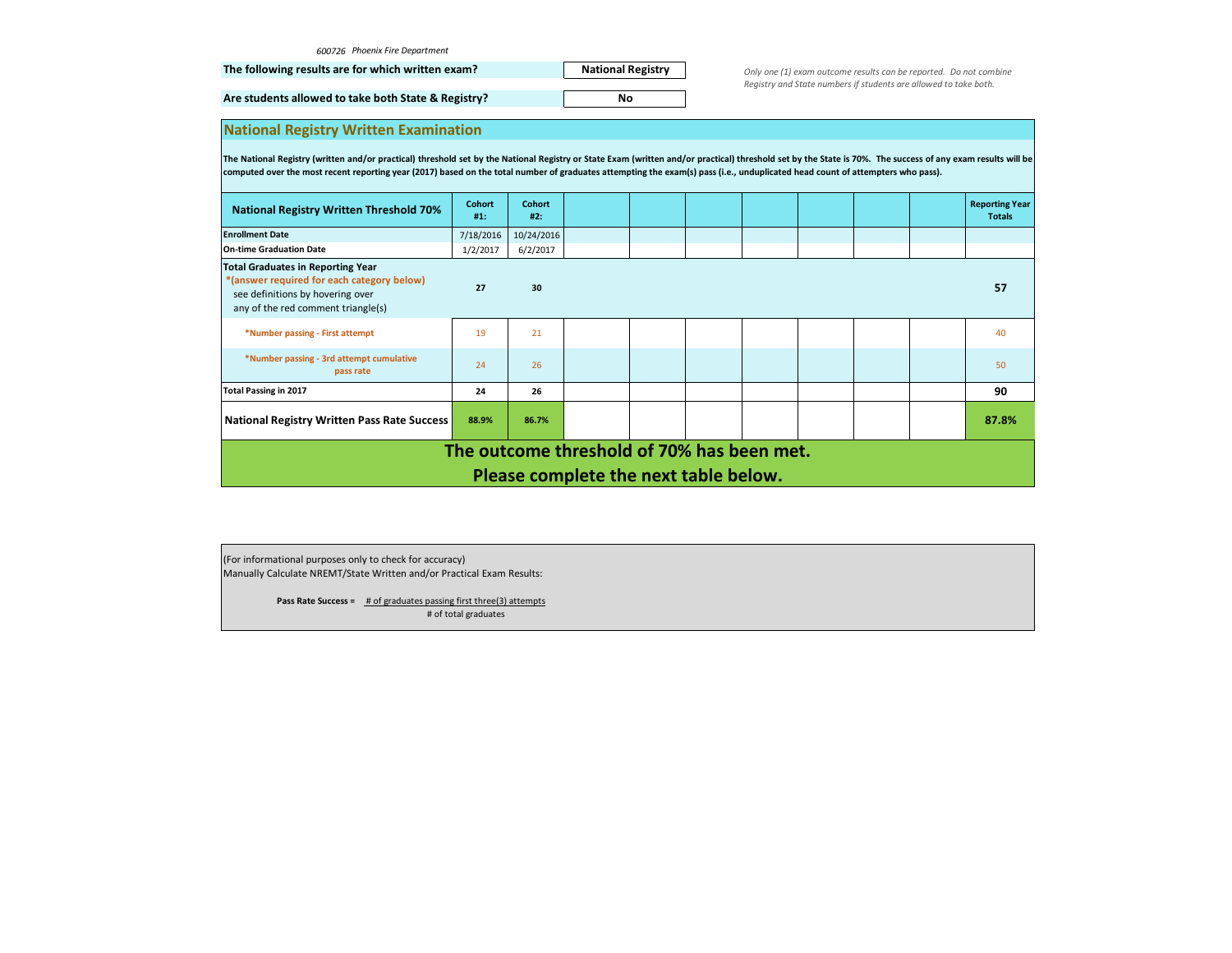# **Positive (Job) Placement**

The Positive (Job) Placement threshold set by the CoAEMSP is 70%. Positive (Job) Placement means that the graduate is employed full or part-time or volunteers in the profession or in a related field; or **is contiuing his/her education; or is serving in the military. A related field is one in which the individual is using cognitive, psychomotor, and affective competencies acquired in the educational program.**

| Positive (Job) Placement Threshold 70%                                                        | <b>Cohort</b><br>#1: | <b>Cohort</b><br>#2: |                                       |  |  |  |  |  | <b>Reporting Year</b><br><b>Totals</b> |
|-----------------------------------------------------------------------------------------------|----------------------|----------------------|---------------------------------------|--|--|--|--|--|----------------------------------------|
| <b>Enrollment Date</b>                                                                        | 7/18/2016            | 10/24/2016           |                                       |  |  |  |  |  |                                        |
| <b>On-time Graduation Date</b>                                                                | 1/2/2017             | 6/2/2017             |                                       |  |  |  |  |  |                                        |
| <b>Total Graduates in Reporting Year</b><br>*(answer required for each placement<br>category) | 27                   | 30                   |                                       |  |  |  |  |  | 57                                     |
| *Number of Graduates employed                                                                 | 24                   | 26                   |                                       |  |  |  |  |  | 50                                     |
| *Number of Graduates continuing education or<br>serving in the military, but NOT employed     | $\Omega$             | $\Omega$             |                                       |  |  |  |  |  | $\Omega$                               |
| <b>Total Positive Placement in 2017</b>                                                       | 24                   | 26                   |                                       |  |  |  |  |  | 50                                     |
| <b>Positive (Job) Placement</b>                                                               | 88.9%                | 86.7%                |                                       |  |  |  |  |  | 87.8%                                  |
| The outcome threshold of 70% has been met.                                                    |                      |                      |                                       |  |  |  |  |  |                                        |
|                                                                                               |                      |                      | Please complete the next table below. |  |  |  |  |  |                                        |

(For informational purposes only to check for accuracy) Manually Calculate Positive (Job) Placement Results:

**Positive (Job) Placement =** # of graduates employed + # of graduates continuing ed/serving in the military but NOT employed

Total positive placement to date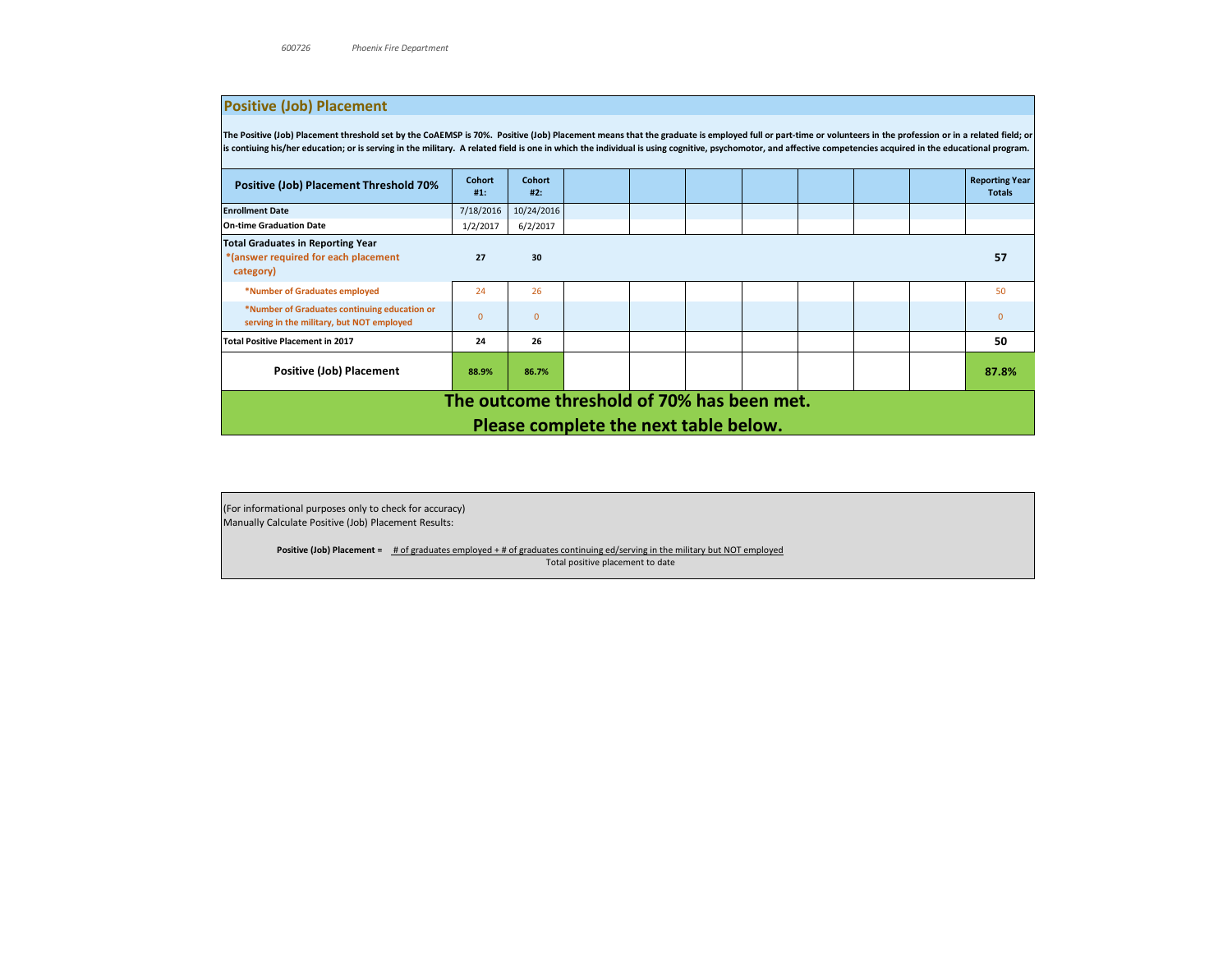#### **GRADUATE SURVEYS**

For each group of graduating students, programs are required to conduct surveys of those graduates and the employers of those graduates within 6-12 months after graduation using the COAEMSP **required graduate survey items.** 

|                                                                                     | <b>Cohort</b><br>#1: | <b>Cohort</b><br>#2: |                                                                                                                                                                                                                                                                                                                                    |  |                                                  | <b>Reporting Year</b><br><b>Totals</b> |
|-------------------------------------------------------------------------------------|----------------------|----------------------|------------------------------------------------------------------------------------------------------------------------------------------------------------------------------------------------------------------------------------------------------------------------------------------------------------------------------------|--|--------------------------------------------------|----------------------------------------|
| <b>Current Year Enrollment Date</b>                                                 | 7/18/2016            | 10/24/2016           |                                                                                                                                                                                                                                                                                                                                    |  |                                                  |                                        |
| <b>On-time Graduation Date</b>                                                      | 1/2/2017             | 6/2/2017             |                                                                                                                                                                                                                                                                                                                                    |  |                                                  |                                        |
| <b>Total Graduates</b>                                                              | 27                   | 30                   |                                                                                                                                                                                                                                                                                                                                    |  |                                                  | 57                                     |
| <b>Total Number of Graduate Surveys Sent</b><br>(answer required for this category) | 27                   | 30                   |                                                                                                                                                                                                                                                                                                                                    |  |                                                  | 57                                     |
|                                                                                     | 100.0%               | 100.0%               |                                                                                                                                                                                                                                                                                                                                    |  |                                                  | 100.0%                                 |
| . .<br>----                                                                         |                      | .                    | $\mathbf{A}$ $\mathbf{A}$ $\mathbf{A}$ $\mathbf{A}$ $\mathbf{A}$ $\mathbf{A}$ $\mathbf{A}$ $\mathbf{A}$ $\mathbf{A}$ $\mathbf{A}$ $\mathbf{A}$ $\mathbf{A}$ $\mathbf{A}$ $\mathbf{A}$ $\mathbf{A}$ $\mathbf{A}$ $\mathbf{A}$ $\mathbf{A}$ $\mathbf{A}$ $\mathbf{A}$ $\mathbf{A}$ $\mathbf{A}$ $\mathbf{A}$ $\mathbf{A}$ $\mathbf{$ |  | $\sim$ $\sim$ $\sim$ $\sim$ $\sim$ $\sim$ $\sim$ |                                        |

**Total Number of Surveys Sent Represents 100% of the Number of Reported Graduates. Please complete the next table below.**

(For informational purposes only to check for accuracy) Manually Calculate Graduate Survey % Sent Results:

**Graduate Survey -% Sent =** Total Graduates = Total Number of Graduate Surveys Sent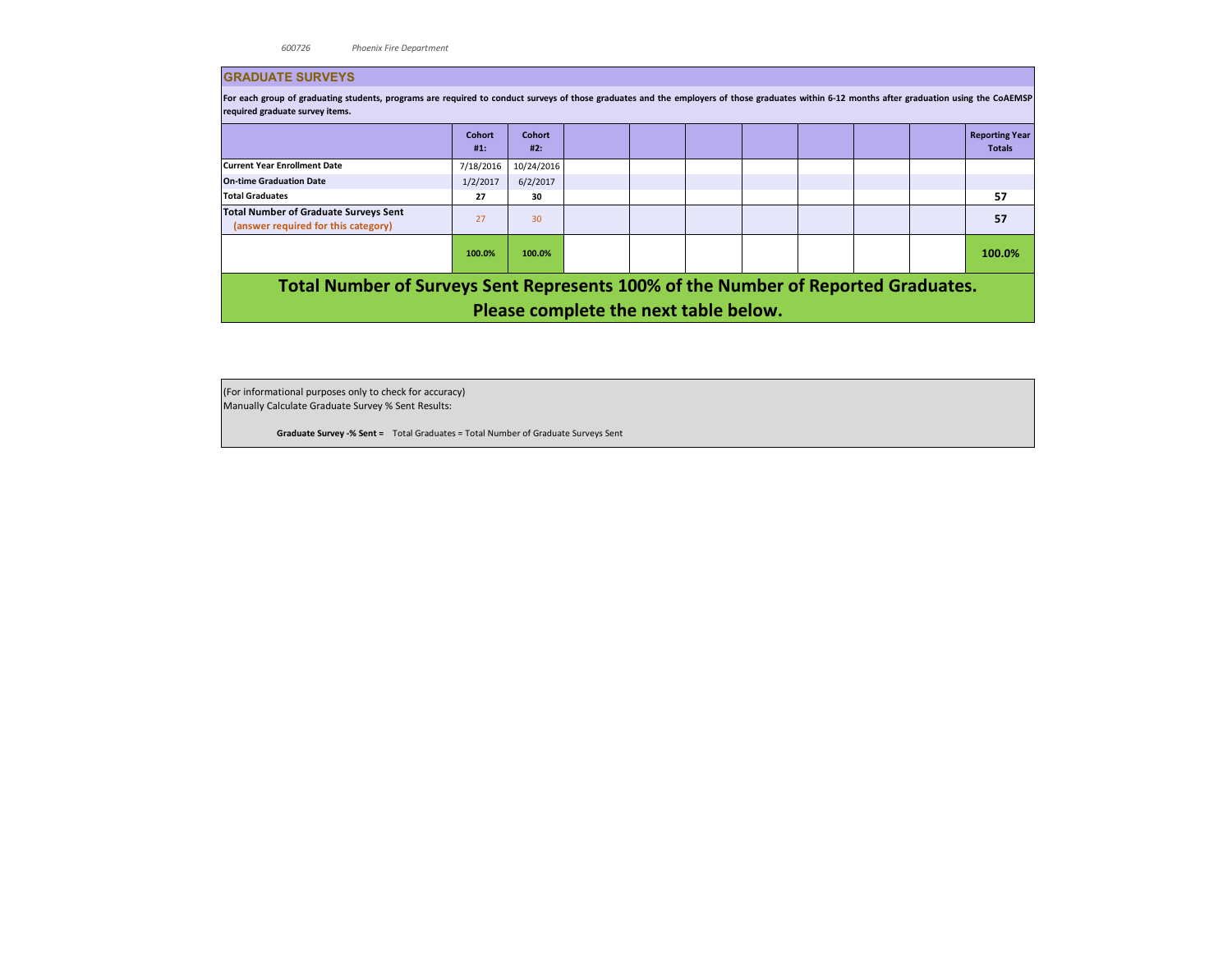### **EMPLOYER SURVEYS**

For each group of graduating students, programs are required to conduct surveys of those graduates and the employers of those graduates within 6-12 months after graduation using the COAEMSP **required employer survey items.** 

|                                                                                           | <b>Cohort</b><br>#1: | <b>Cohort</b><br>#2: |  |  |                                       |  |  |  |  | <b>Reporting Year</b><br><b>Totals</b> |  |  |  |
|-------------------------------------------------------------------------------------------|----------------------|----------------------|--|--|---------------------------------------|--|--|--|--|----------------------------------------|--|--|--|
| <b>Current Year Enrollment Date</b>                                                       | 7/18/2016            | 10/24/2016           |  |  |                                       |  |  |  |  |                                        |  |  |  |
| <b>On-time Graduation Date</b>                                                            | 1/2/2017             | 6/2/2017             |  |  |                                       |  |  |  |  |                                        |  |  |  |
| <b>Total Graduates</b>                                                                    | 27                   | 30                   |  |  |                                       |  |  |  |  | 57                                     |  |  |  |
| <b>Total Positive Placement in 2017</b>                                                   | 24                   | 26                   |  |  |                                       |  |  |  |  | 50                                     |  |  |  |
| <b>Total Number of Employer Surveys Sent</b><br>(answer required for this category)       | 24                   | 26                   |  |  |                                       |  |  |  |  | 50                                     |  |  |  |
|                                                                                           | 100.0%               | 100.0%               |  |  |                                       |  |  |  |  | 100.0%                                 |  |  |  |
| Total Number of Surveys Sent Represents 100% of the Number of Reported Positively Placed. |                      |                      |  |  |                                       |  |  |  |  |                                        |  |  |  |
|                                                                                           |                      |                      |  |  | Please complete the next table below. |  |  |  |  |                                        |  |  |  |

(For informational purposes only to check for accuracy) Manually Calculate Employer Survey % Sent Results:

**Employer Survey -% Sent =** Total Graduates = Total Number of Employer Surveys Sent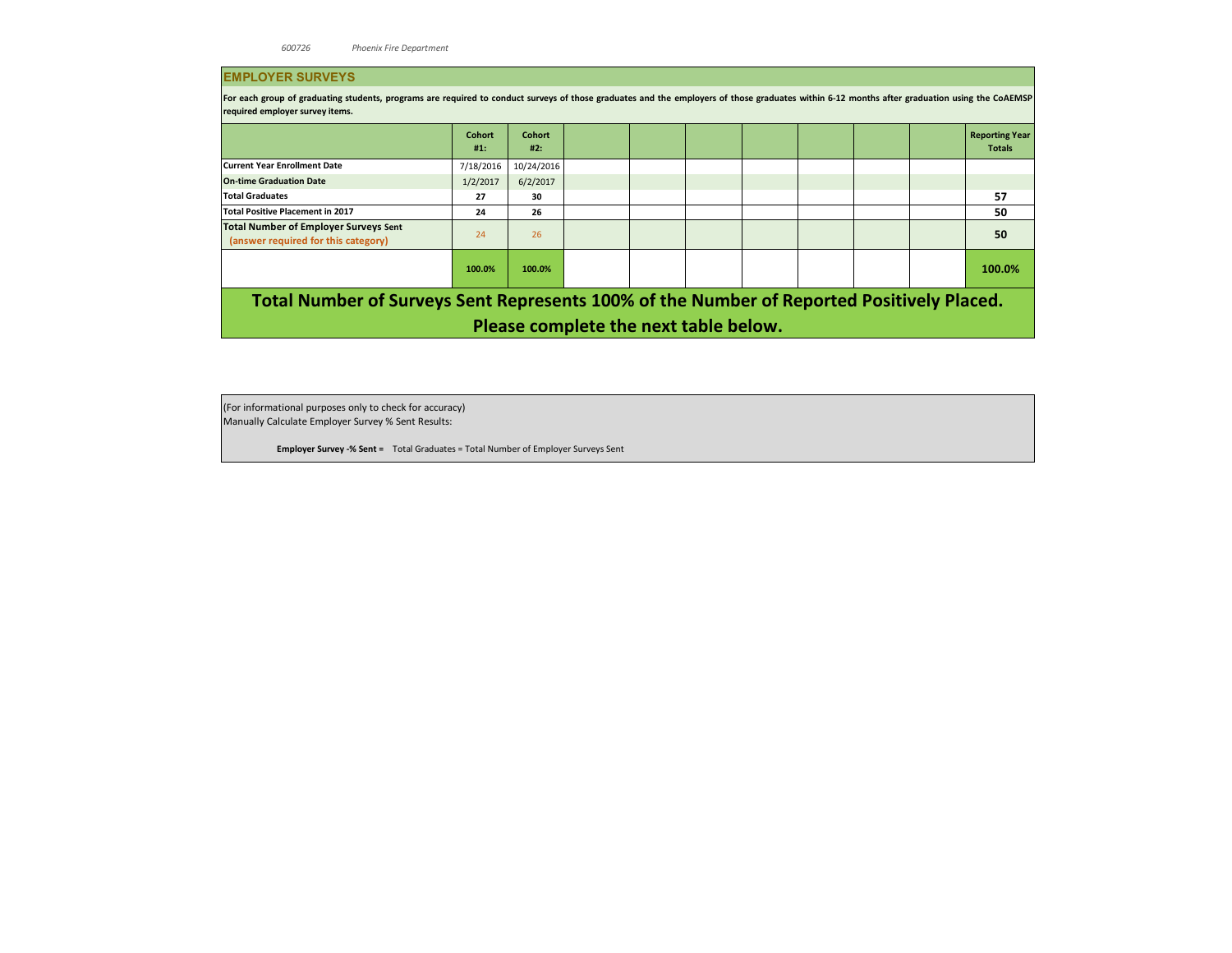*600726 Phoenix Fire Department*

#### **Satellite Locations**

**\*Satellite:** Paramedic programs that establish multiple classes in a manner that does not meet the definition of a "section" and for which the program retains operational control, shall be said to have created a "satellite" program. (See CoAEMSP Policy) They may be off-campus location(s) that are advertised or otherwise made known to individuals outside the college at which the Emergency Medical Service core didactic and laboratory courses of the program are available (does not pertain to sites used by a completely on-line/distance education program for individual students). Satellite location(s) function under the direction of the Key Personnel of the program.

**NOTE: Students enrolled at a satellite that is not CoAEMSP approved are at risk of not being eligible for the NREMT exam upon completion of the program.** 

Does the program operate at any satellite locations?

**The program does not operate Satellite Locations. Please move to the Resource Assessment section below.**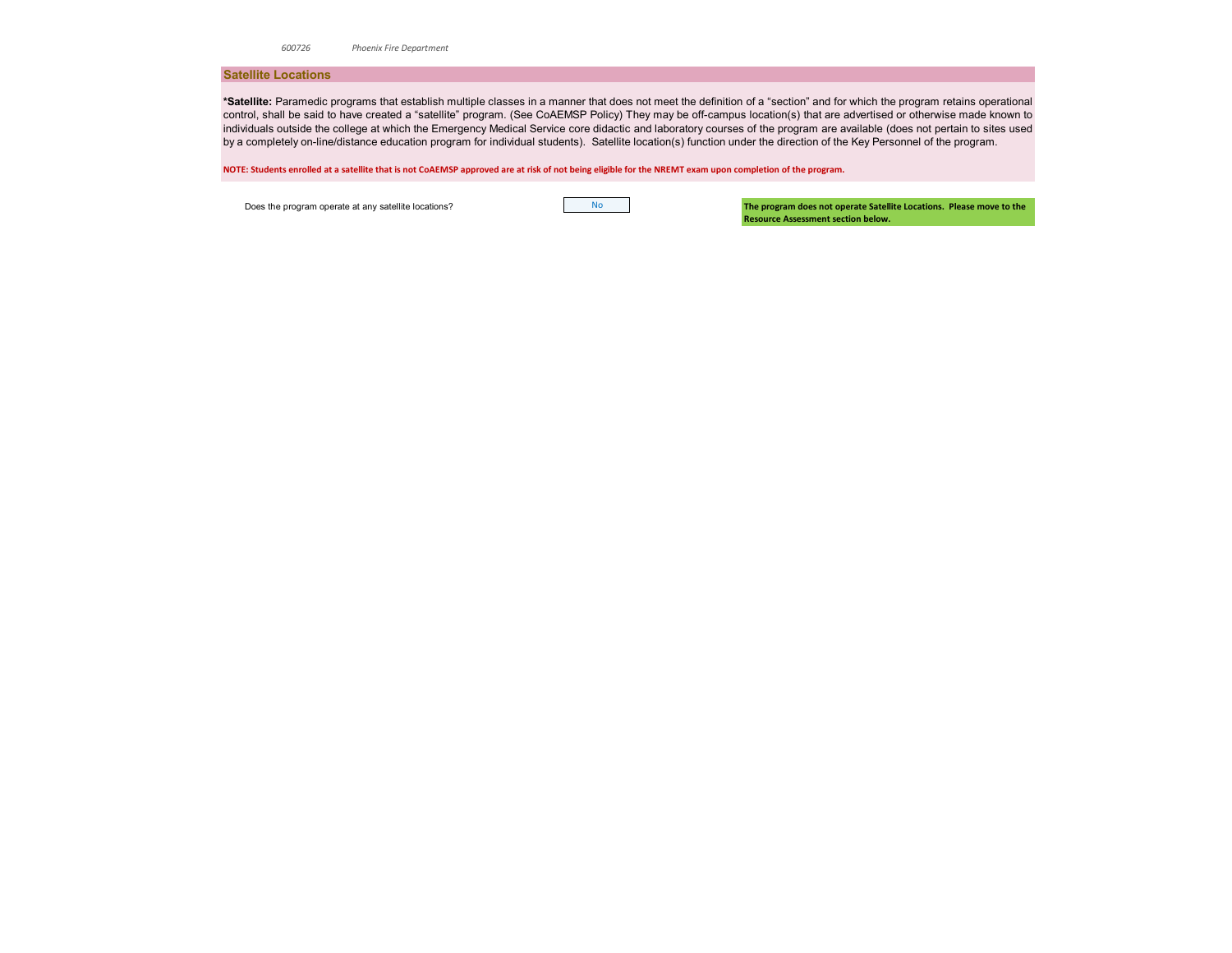#### **RESOURCE ASSESSMENT**

Accredited programs must conduct Resource Assessment at least annually (Standard IIID) and are required to complete a Resource Assessment Matrix (RAM) which includes ten (10) categories [Faculty, Medical Director, Support Personnel, Curriculum, Financial Resources, Facilities, Clinical Resources, Field Internship Resources, Learning Resources, and Physician Interaction]. If programs have identified deficiencies in resources, an action plan and follow up are required to address those deficiencies. The Advisory Committee should be involved in both assessing the resources and reviewing **the result. All resource assessment documents (i.e. student and personnel surveys, matrix, and data collection spreadsheet) are located on the CoAEMSP website.** 

[h](http://coaemsp.org/Evaluations.htm)ttp://coaemsp.org/Evaluations.htm

**Were all of the Resource Assessment Matrix [RAM] categories equal to or above 80% in 2017?**

**Yes**

**Congratulations!! All Resource Assessment Matrix categories have been indicated as Met. Please scroll down to the General Information section below.**